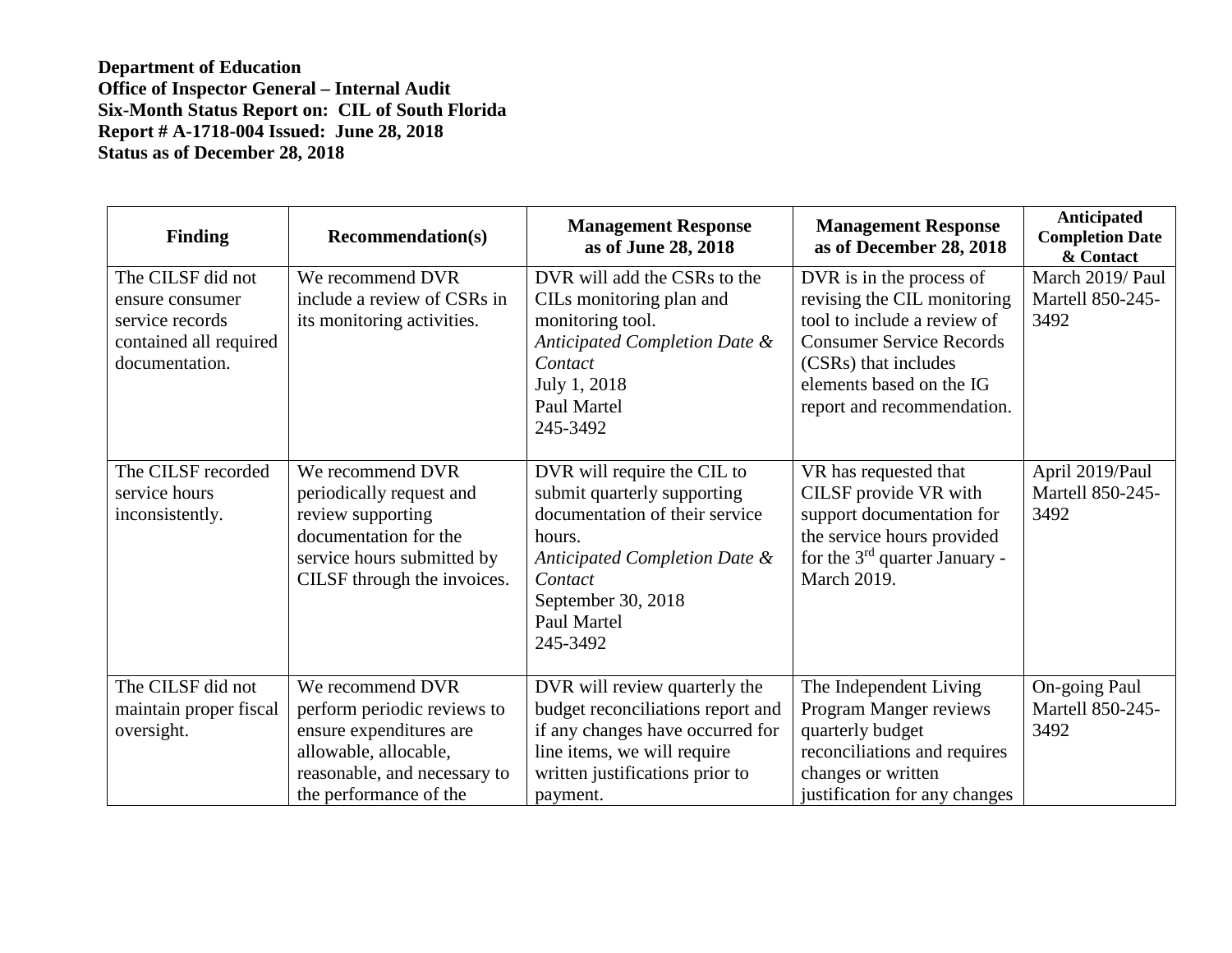| <b>Finding</b>                                   | <b>Recommendation(s)</b>                                                                                                           | <b>Management Response</b><br>as of June 28, 2018                                                                                                                                                                                               | <b>Management Response</b><br>as of December 28, 2018                                                     | Anticipated<br><b>Completion Date</b><br>& Contact |
|--------------------------------------------------|------------------------------------------------------------------------------------------------------------------------------------|-------------------------------------------------------------------------------------------------------------------------------------------------------------------------------------------------------------------------------------------------|-----------------------------------------------------------------------------------------------------------|----------------------------------------------------|
|                                                  | contract. We recommend<br>DVR require justifications<br>for line items differentials<br>prior to providing payments.               | Anticipated Completion Date &<br>Contact<br>September 30, 2018<br>Paul Martel<br>245-3492                                                                                                                                                       | before invoices are<br>processed.                                                                         |                                                    |
| The CILSF did not<br>submit documents<br>timely. | We recommend DVR ensure<br>the CILSF submits required<br>documents timely and send<br>reminders until they receive<br>all reports. | DVR will ensure CILSF submits<br>documents in a timely manner<br>and will provide reminders for<br>required documents until CILSF<br>complies.<br>Anticipated Completion Date &<br>Contact<br>July 1, 2018, on-going<br>Paul Martel<br>245-3492 | VR notifies CILSF of any<br>required documents to<br>ensure timely submission by<br>CILSF administration. | On-going Paul<br>Martell 850-245-<br>3492          |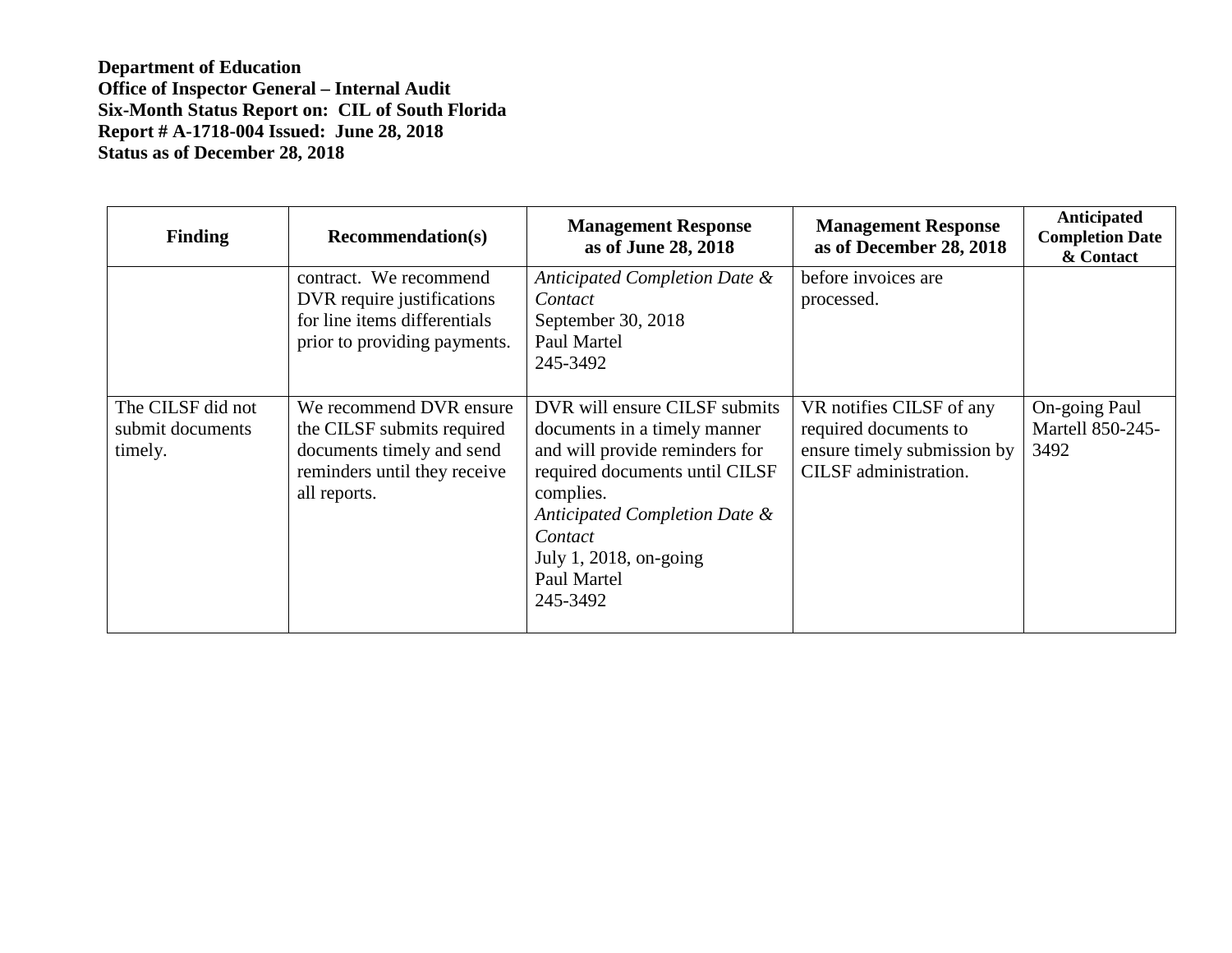| <b>Finding</b>                                                                                      | <b>Recommendation(s)</b>                                                                                                                                                                                                                                                      | <b>Management Response</b><br>as of June 28, 2018                                                                                                                                                                                                                                                                                                                                    | <b>Management Response</b><br>as of December 28, 2018                                                                                                                                                                                                                                                                                                           | Anticipated<br><b>Completion Date</b><br>& Contact                                                                                      |
|-----------------------------------------------------------------------------------------------------|-------------------------------------------------------------------------------------------------------------------------------------------------------------------------------------------------------------------------------------------------------------------------------|--------------------------------------------------------------------------------------------------------------------------------------------------------------------------------------------------------------------------------------------------------------------------------------------------------------------------------------------------------------------------------------|-----------------------------------------------------------------------------------------------------------------------------------------------------------------------------------------------------------------------------------------------------------------------------------------------------------------------------------------------------------------|-----------------------------------------------------------------------------------------------------------------------------------------|
| The CILSF did not<br>ensure consumer<br>service records<br>contained all required<br>documentation. | We recommend the CILSF<br>establish and implement a<br>written policy and procedure<br>requiring the CILSF staff to<br>establish IL plans with<br>consumers and document the<br>joint development of the plan<br>as well as conduct and<br>document timely annual<br>reviews. | CILSF strongly believes in<br>record integrity both to meet the<br>expectations of partners and our<br>internal needs. We have placed a<br>huge emphasis on dramatically<br>improving the quality of<br>documentation and will continue<br>to do so.<br>Anticipated Completion Date &<br>Contact<br>Immediately (Peter O'Connell,<br>CEO & Maria Rodriguez,<br>Director of Programs) | CILSF staff/DOP hold<br>weekly staffing meetings<br>and discuss CSR's<br>documentation and identify<br>potential areas for continued<br>training and development to<br>ensure CSR accuracy and<br>completion. Format<br>standardization checklist<br>that addressed areas of<br>concern are being utilized<br>by staff to ensure proper<br>completion of CSR's. | $7/1/2018$ ;<br>Ongoing<br>quarterly CSR's<br>review by: Maria<br>Rodriguez,<br>Director of<br>Programs                                 |
| The CILSF recorded<br>service hours<br>inconsistently.                                              | We recommend the CILSF<br>consistently and accurately<br>record services hours in the<br>COMS systems and ensure<br>the hours submitted to DVR<br>through invoices are<br>supported and accurate. We<br>recommend the CILSF<br>review service hour                            | The agency works hard to<br>accurately report our<br>performance to DVR. At no<br>point have we or will we ever<br>overstate the work performed.<br>We've modified policies to<br>dramatically reduce the<br>discrepancy. We will continue to<br>implement policy changes to                                                                                                         | Prior to DVR monthly<br>MPR/Deliverables<br>submission CILSF staff<br>review deliverable hours<br>within the data collection<br>system.                                                                                                                                                                                                                         | 12/31/2018<br>Ongoing<br>deliverables<br>hours review by:<br>(Peter O'Connell,<br>CEO & Maria<br>Rodriguez,<br>Director of<br>Programs) |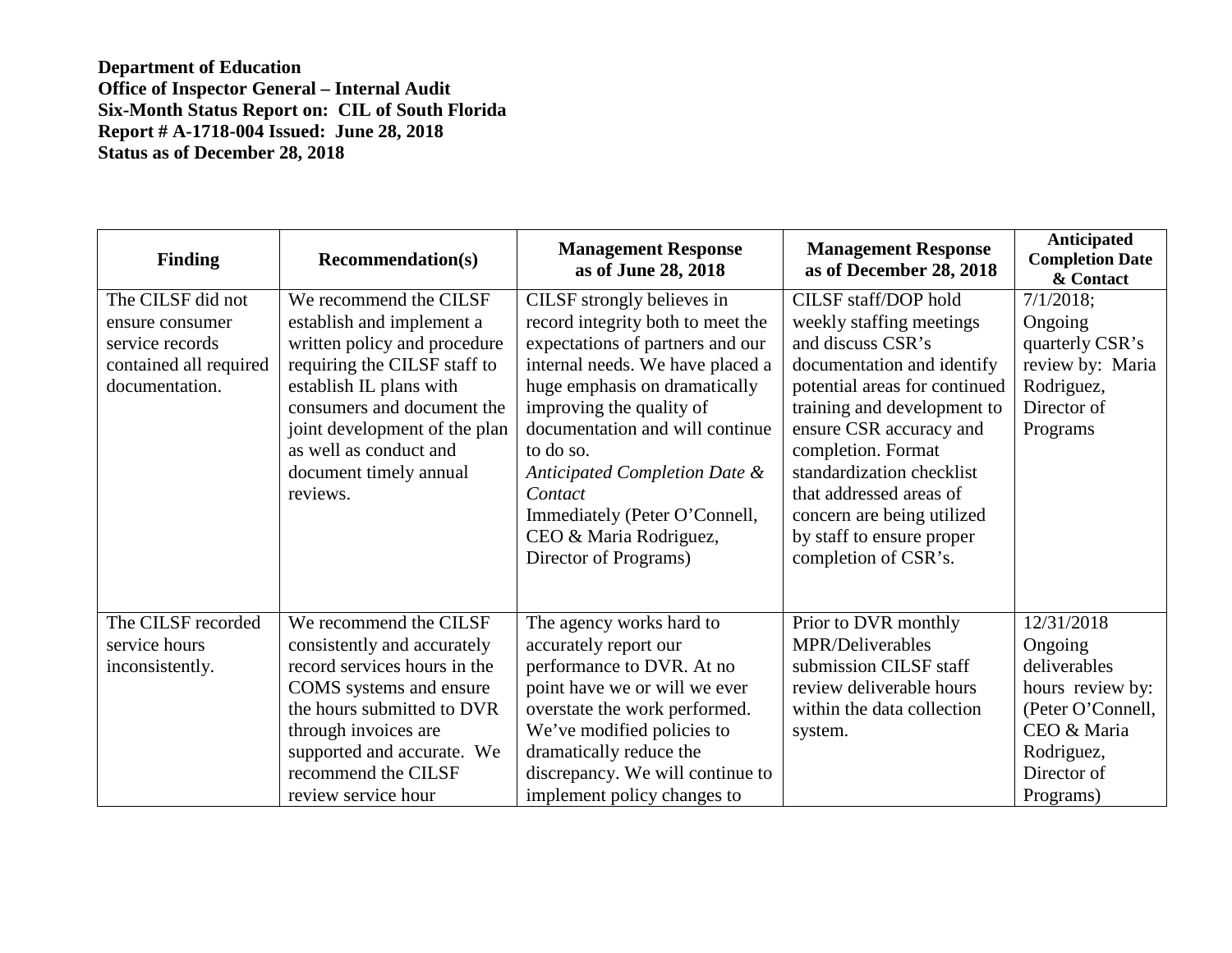| The CILSF policies<br>and procedures need<br>improvements. | documentation and ensure<br>hours are properly<br>categorized and<br>unduplicated.<br>We recommend the CILSF<br>update its policies and<br>procedures so they do not<br>conflict with contract terms,<br>each other, or the federal<br>regulations. | close that gap.<br>Anticipated Completion Date &<br>Contact<br>12/31/18 (Peter O'Connell, CEO<br>& Maria Rodriguez, Director of<br>Programs)<br>CILSF is going to reach out to<br>DVR for their recommendations<br>for best practices. Once<br>something has been created<br>acceptable for the agency and<br>DVR, it will be put before the<br>Board for vote and approval.<br>Anticipated Completion Date &<br>Contact<br>12/31/18 (Peter O'Connell, CEO<br>& Maria Rodriguez, Director of | The CEO reached out to VR<br>to recommend a CIL whose<br>P&P they recommend, CIL<br>Orlando. The CEO then<br>reached out to his<br>counterpart in Orlando and<br>procured a copy and<br>modified them to meet the<br>needs of CILSF. Sadly the<br>CEO's wife gave birth on<br>the day of the late October | 02/28/2019<br>(Peter O'Connell,<br>CEO & Maria<br>Rodriguez,<br>Director of<br>Programs) |
|------------------------------------------------------------|-----------------------------------------------------------------------------------------------------------------------------------------------------------------------------------------------------------------------------------------------------|----------------------------------------------------------------------------------------------------------------------------------------------------------------------------------------------------------------------------------------------------------------------------------------------------------------------------------------------------------------------------------------------------------------------------------------------------------------------------------------------|-----------------------------------------------------------------------------------------------------------------------------------------------------------------------------------------------------------------------------------------------------------------------------------------------------------|------------------------------------------------------------------------------------------|
|                                                            |                                                                                                                                                                                                                                                     | Programs)                                                                                                                                                                                                                                                                                                                                                                                                                                                                                    | meeting and the December<br>meeting was cancelled due<br>to a lack of quorum. It will                                                                                                                                                                                                                     |                                                                                          |
|                                                            |                                                                                                                                                                                                                                                     |                                                                                                                                                                                                                                                                                                                                                                                                                                                                                              | be put forward and adopted<br>in in the next meeting Feb<br>2019.                                                                                                                                                                                                                                         |                                                                                          |
| The CILSF did not                                          | We recommend the CILSF                                                                                                                                                                                                                              | Established policies and                                                                                                                                                                                                                                                                                                                                                                                                                                                                     | Procedures have been                                                                                                                                                                                                                                                                                      |                                                                                          |
| always follow its                                          | consistently follow its                                                                                                                                                                                                                             | procedures will be maintained                                                                                                                                                                                                                                                                                                                                                                                                                                                                | implemented.                                                                                                                                                                                                                                                                                              | Currently In                                                                             |
| own internal policies.                                     | established policies and                                                                                                                                                                                                                            | even if it's last minute purchases.                                                                                                                                                                                                                                                                                                                                                                                                                                                          |                                                                                                                                                                                                                                                                                                           | Place                                                                                    |
|                                                            | procedures and ensure board                                                                                                                                                                                                                         | We will establish a template to                                                                                                                                                                                                                                                                                                                                                                                                                                                              |                                                                                                                                                                                                                                                                                                           |                                                                                          |
|                                                            | approval prior to purchases                                                                                                                                                                                                                         | forward to the Board President                                                                                                                                                                                                                                                                                                                                                                                                                                                               |                                                                                                                                                                                                                                                                                                           | (Peter O'Connell,                                                                        |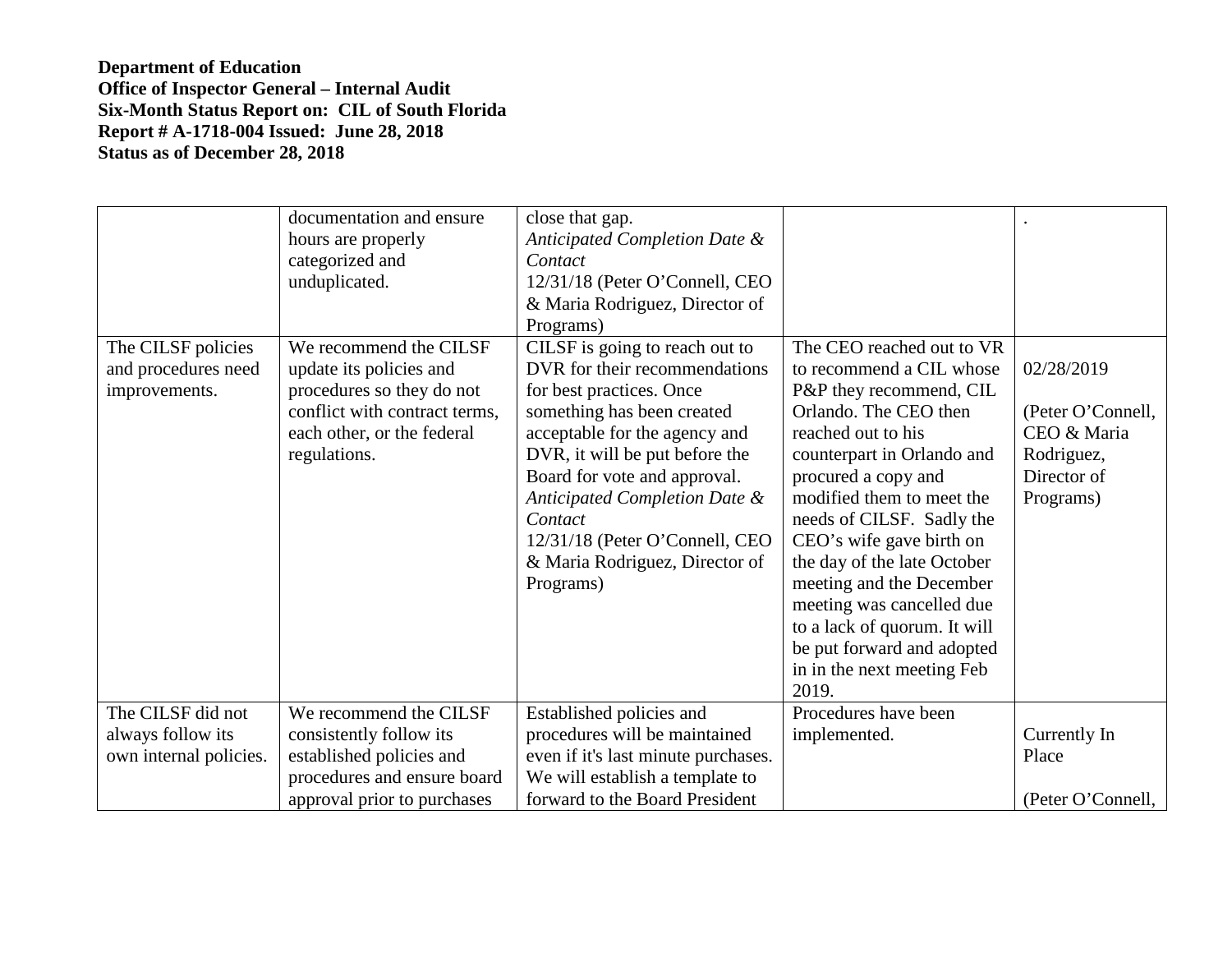|                                                           | in excess of \$2,500.00. We<br>additionally recommend all<br>board approval is<br>documented and maintained.                                                                                                                                                                                                                        | for approval on any purchases<br>over \$2,500, even if the Board<br>President is currently the 2nd<br>signer of our checks. Approvals<br>will be attached to the invoice or                                                                                                                                                                                                                   |                                                                                                                                                                                                                                                                                                           | CEO & Zeb<br>Jenkins, Finance<br>Director) |
|-----------------------------------------------------------|-------------------------------------------------------------------------------------------------------------------------------------------------------------------------------------------------------------------------------------------------------------------------------------------------------------------------------------|-----------------------------------------------------------------------------------------------------------------------------------------------------------------------------------------------------------------------------------------------------------------------------------------------------------------------------------------------------------------------------------------------|-----------------------------------------------------------------------------------------------------------------------------------------------------------------------------------------------------------------------------------------------------------------------------------------------------------|--------------------------------------------|
|                                                           |                                                                                                                                                                                                                                                                                                                                     | purchase to ensure proper<br>maintenance. We plan on<br>reviewing our current policies<br>and procedures and ensure it's<br>updated along with Board                                                                                                                                                                                                                                          |                                                                                                                                                                                                                                                                                                           |                                            |
|                                                           |                                                                                                                                                                                                                                                                                                                                     | approval.<br>Anticipated Completion Date &<br>Contact<br>12/31/18 (Peter O'Connell, CEO<br>& Maria Rodriguez, Director of<br>Programs)                                                                                                                                                                                                                                                        |                                                                                                                                                                                                                                                                                                           |                                            |
| The CILSF did not<br>maintain proper fiscal<br>oversight. | We recommend the CILSF<br>enhance its procedures to<br>ensure expenses funded<br>through DVR's contract are<br>allowable and appropriately<br>reflected in budget<br>reconciliations. We<br>recommend the CILSF<br>provide justifications to<br>DVR for all differentials of<br>line items in excess of 10%,<br>and the Board Chair | Now that we've surpassed the<br>transitionary period and have<br>new executive personnel<br>onboard, we will document and<br>keep any authorizations from the<br>Board Chair regarding<br>reimbursements to the Executive<br>Director. The one in question<br>was a reimbursement that was<br>approved by the Board during<br>the Executive Director search;<br>however, documentation should | On any expense line items<br>that exceed in excess of<br>10% will be provided a<br>justification for that purpose<br>on quarterly reports. Budget<br>modifications will be<br>completed prior to close of<br>grant year to ensure<br>approval from DVR in a<br>timely manner.<br>Management will meet and | Currently In<br>Place                      |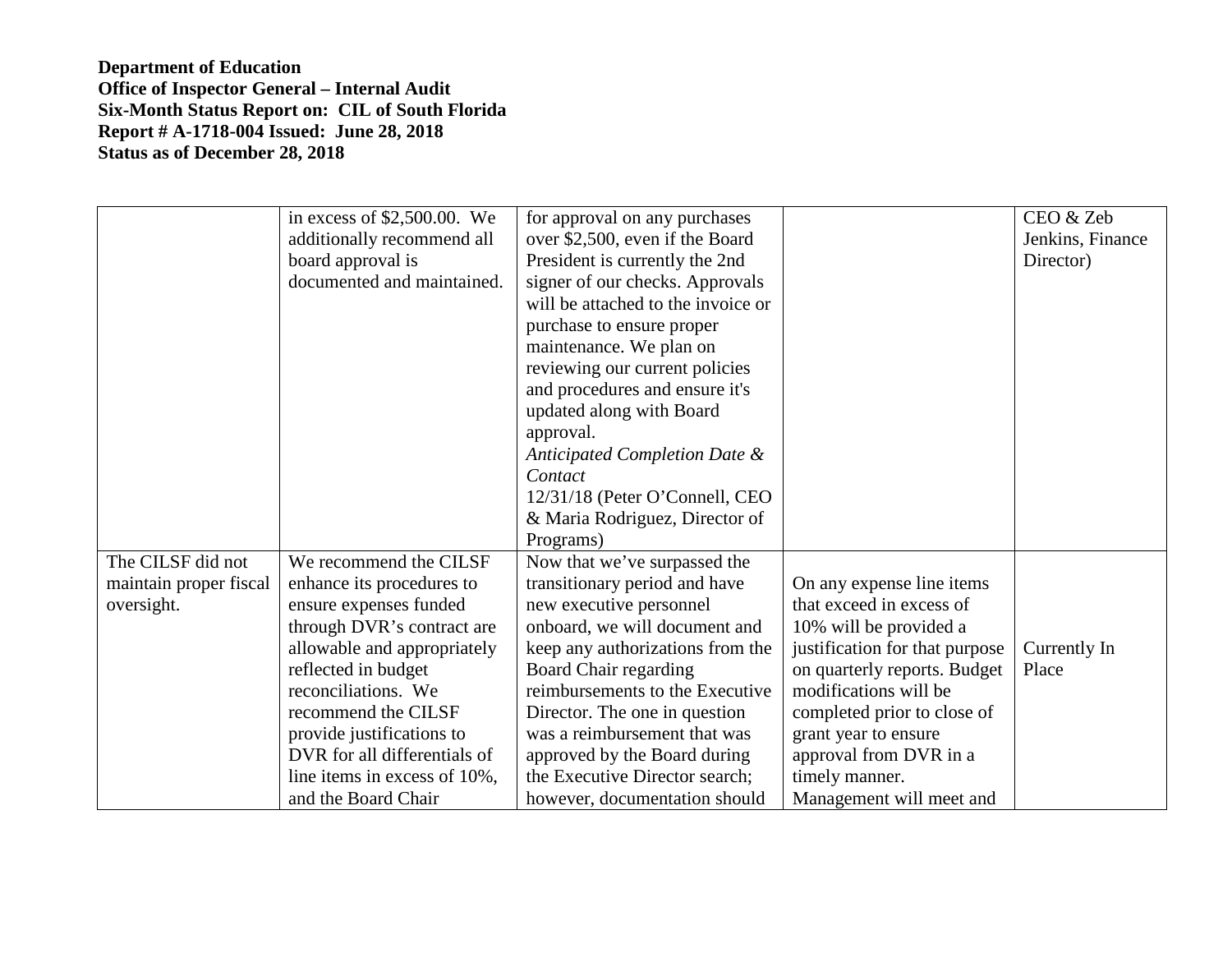| authorize all reimbursements<br>to the Executive Director.<br>We additionally recommend<br>the CIL ensure employees<br>accurately and consistently<br>allocate work hours across<br>funding sources and sign<br>submitted timesheets. | have been provided and attached<br>to the reimbursement. CILSF<br>will provide justifications to<br>DVR for all differentials in<br>excess of 10%. We were<br>previously told that we couldn't<br>spend over a cent of what was<br>budgeted in one line item, but<br>now it's clear that it's preferably<br>no more than 10%. Justifications<br>will be provided in a detailed<br>explanation from this point on.                   | discuss any excess expenses<br>that may or have occured<br>and proceed with a budget<br>modification for approval<br>by the Board and DVR.                            |                                                                              |
|---------------------------------------------------------------------------------------------------------------------------------------------------------------------------------------------------------------------------------------|-------------------------------------------------------------------------------------------------------------------------------------------------------------------------------------------------------------------------------------------------------------------------------------------------------------------------------------------------------------------------------------------------------------------------------------|-----------------------------------------------------------------------------------------------------------------------------------------------------------------------|------------------------------------------------------------------------------|
|                                                                                                                                                                                                                                       | CILSF will maintain and update<br>its timesheet system to ensure<br>that employees are accurately<br>and consistently allocating their<br>work hours. We will provide<br>training to staff as well as<br>management to ensure that<br>everyone understands the<br>importance of allocating their<br>work hours and how it should be<br>done properly, on a timely basis.<br>Anticipated Completion Date &<br>Contact<br>Immediately | Timesheets: CILSF has<br>established a timesheet<br>recording method with<br>electronic submission that<br>records the employee's<br>work hours, with<br>allocations. | 10/1/2018<br>(Peter O'Connell,<br>CEO & Zeb<br>Jenkins, Finance<br>Director) |